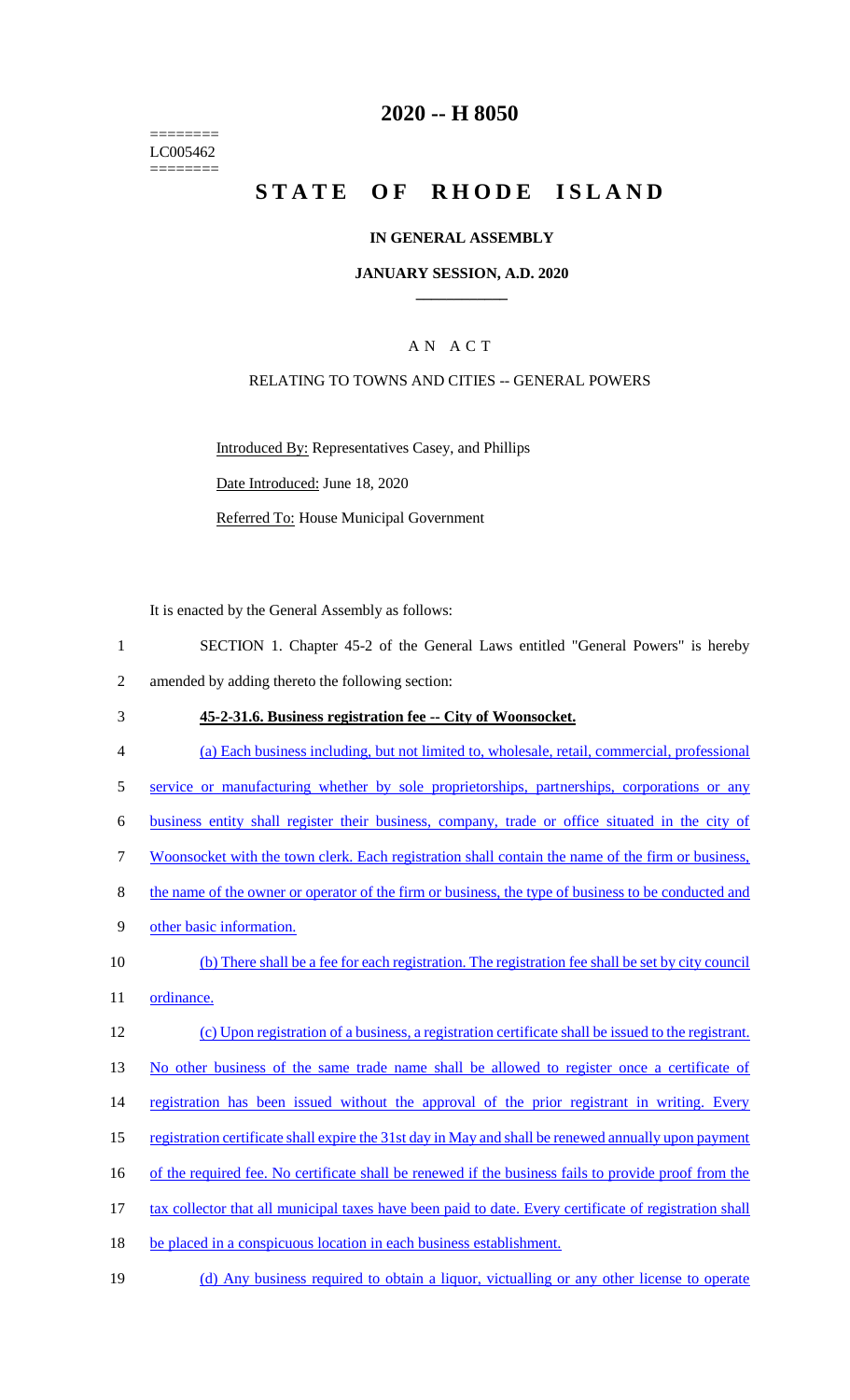- 1 under any other section of the general laws shall be exempt from the requirement of this statute.
- 2 (e) Any person, whether as principal, agent, employee, or otherwise, who violates any of
- 3 the provisions of this chapter, shall be fined not exceeding twenty-five dollars (\$25.00) for each
- 4 offense. The fines shall inure to the city and each day that the violation continues shall be deemed
- 5 to constitute a separate offense.
- 6 SECTION 2. This act shall take effect upon passage.

======== LC005462 ========